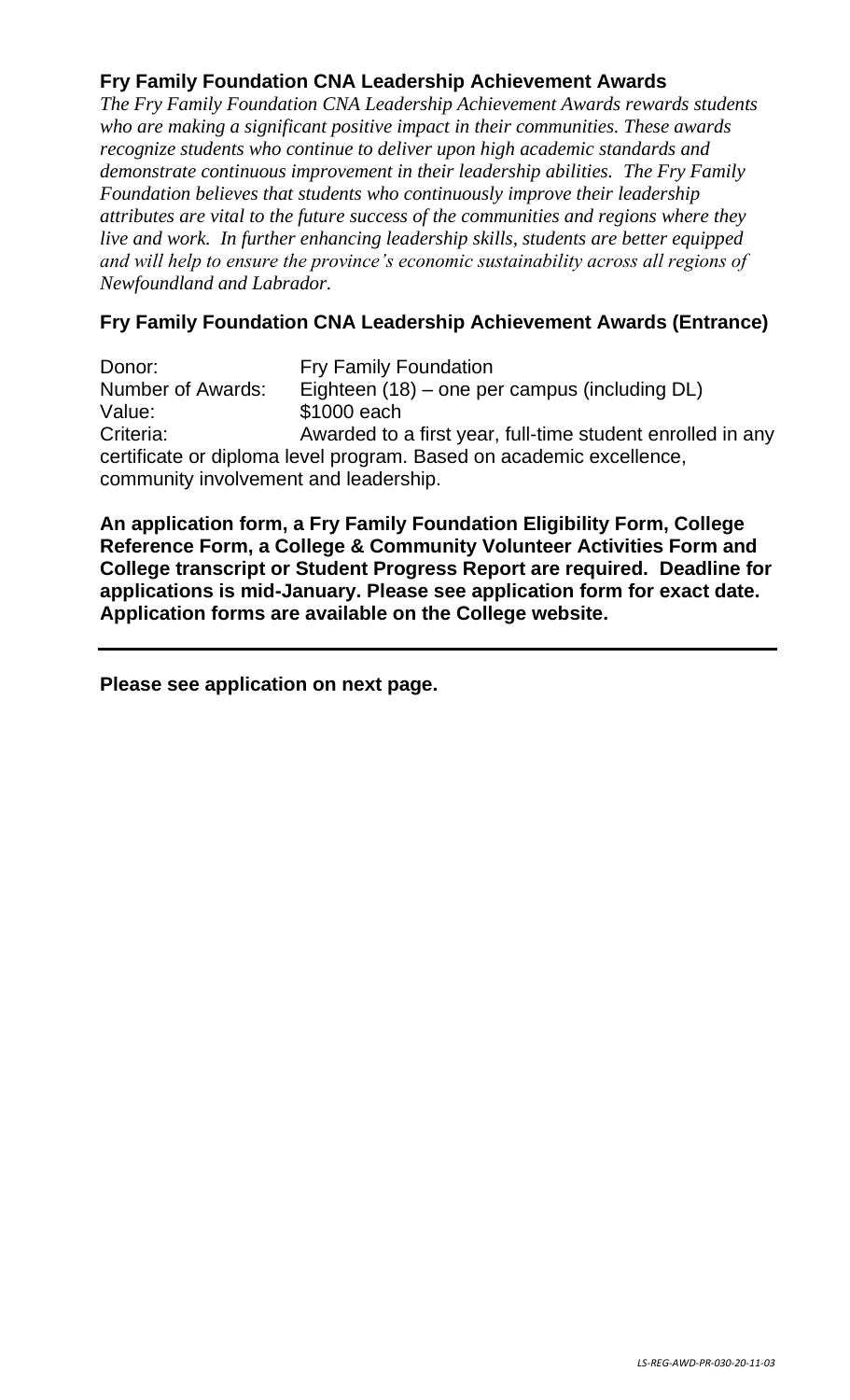

# **Fry Family Foundation CNA Leadership Achievement Award (Entrance)**

**Application must be received by Student Services office by January 24, 2022**

| Name:                                                                                                         | <u> 1989 - Johann John Stein, markin fizik eta idazlea (</u> | Student #: ____________________                                                                                      |  |
|---------------------------------------------------------------------------------------------------------------|--------------------------------------------------------------|----------------------------------------------------------------------------------------------------------------------|--|
|                                                                                                               |                                                              |                                                                                                                      |  |
| Phone #:                                                                                                      |                                                              | <u> 1989 - Jan James James Jan James James James James James James James James James James James James James Jam</u> |  |
| E-mail:                                                                                                       |                                                              |                                                                                                                      |  |
| Program: Note and the set of the set of the set of the set of the set of the set of the set of the set of the |                                                              |                                                                                                                      |  |
| <b>Campus:</b>                                                                                                |                                                              |                                                                                                                      |  |

### **Applicant Checklist:**

- □ A College Reference Form is attached
- □ A College Transcript or a Student Progress Report is attached
- A College & Community Volunteer Activities Form is attached
- $\Box$  A Fry Family Foundation Eligibility Form is attached

| Donor:                   | <b>Fry Family Foundation</b>                                                               |
|--------------------------|--------------------------------------------------------------------------------------------|
| <b>Number of Awards:</b> | 18 -one per campus (including DL)                                                          |
| Value:                   | \$1000 each                                                                                |
| Criteria:                | Awarded to a first year, full time student enrolled in any certificate or                  |
|                          | diploma-level program. Based on academic excellence, community involvement and leadership. |

The Fry Family Foundation CNA Leadership Achievement Awards rewards students who are making a significant positive impact in their communities. These awards recognize students who continue to deliver upon high academic standards and demonstrate continuous improvement in their leadership abilities. The Fry Family Foundation believes that students who continuously improve their leadership attributes are vital to the future success of the communities and regions where they live and work. In further enhancing leadership skills, students are better equipped and will help to ensure the province's economic sustainability across all regions of Newfoundland and Labrador.

#### **INCOMPLETE APPLICATIONS WILL NOT BE CONSIDERED**

#### **I hereby make the following declaration**:

- 1. I intend to be a full-time student for the academic year/semester for which this application is made.
- 2. I have answered all questions, which are applicable to me, and the answers given by me are true.
- 3. I understand that if selected for an award / scholarship/ bursary I will be required to provide my Social Insurance Number, so that a T4A may be issued for income tax purposes.

Permission is hereby granted for the Awards Committee to obtain any further information required from appropriate individuals or agencies.

I further acknowledge that my personal information (i.e. photo, name, video, program, and home community) may be shared with the donor of this award and can be used by CNA for promotional purposes.

*College of the North Atlantic is an educational body of the Government of Newfoundland and Labrador, and is therefore subject to the Access to Information and Protection of Privacy Act, 2015 (ATIPPA). The college's Student Services Department and the Alumni & Advancement Office are collecting your personal information to process the scholarship application and provide status reports to the donor. The personal information you provide may be disclosed to the donor. This personal information is collected under the authority of the College Act 1996 (SNL1995, Chapter C-22.1). Collected personal information will be stored in accordance with our normal network and information security measures. For further information about the collection and use of this information please contact the Provincial Awards Chairperson at 709-643-7880. For more information about the ATIPPA please visi[t www.cna.nl.ca/about/atippa.asp.](http://www.cna.nl.ca/about/atippa.asp)*

*I have read and understand the Privacy Statement above and consent to the collection and use of this personal information.*

|  | Signature of Applicant | Date |
|--|------------------------|------|
|--|------------------------|------|

Please Turn over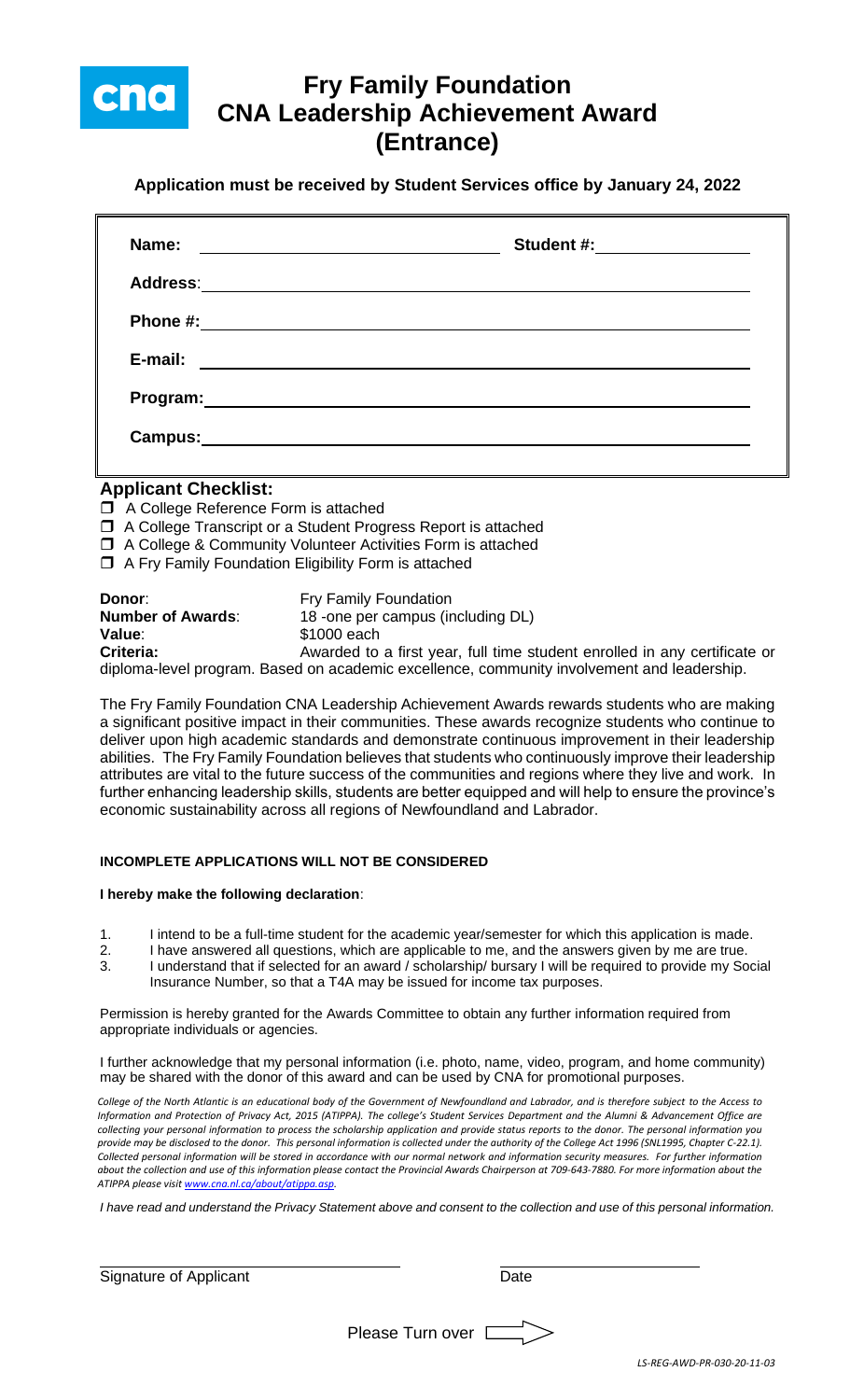**I believe it is important to be a leader in my community / college because:**